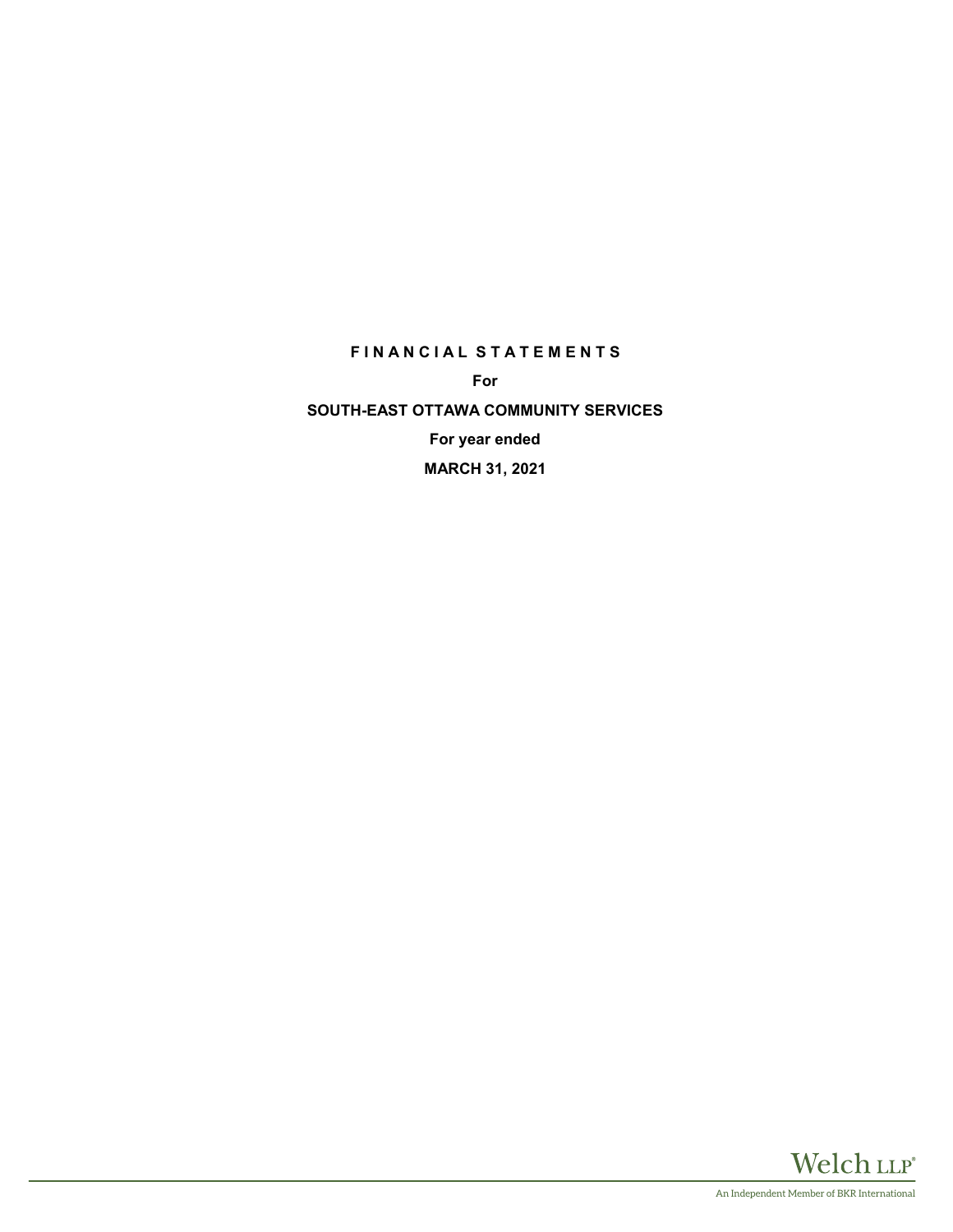# Welch LLP®

## **INDEPENDENT AUDITOR'S REPORT**

To the members of

#### **SOUTH-EAST OTTAWA COMMUNITY SERVICES**

#### *Opinion*

We have audited the financial statements of South-East Ottawa Community Services (the Centre), which comprise the statement of financial position as at March 31, 2021 and the statements of operations, fund balances and cash flows for the year then ended, and notes to the financial statements, including a summary of significant accounting policies.

In our opinion, the accompanying financial statements present fairly, in all material respects, the financial position of the Centre, as at March 31, 2021 and the results of its operations and cash flows for the year then ended in accordance with Canadian accounting standards for not-for-profit organizations.

#### *Basis of Opinion*

We conducted our audit in accordance with Canadian generally accepted auditing standards. Our responsibilities under those standards are further described in the *Auditor's Responsibilities for the Audit of the Financial Statements* section of our report. We are independent of the Centre in accordance with the ethical requirements that are relevant to our audit of the financial statements in Canada, and we have fulfilled our ethical responsibilities in accordance with these requirements. We believe that the audit evidence we have obtained is sufficient and appropriate to provide a basis for our opinion.

#### *Responsibilities of Management and Those Charged with Governance for the Financial Statements*

Management is responsible for the preparation and fair presentation of these financial statements in accordance with Canadian accounting standards for not-for-profit organizations, and for such internal control as management determines is necessary to enable the preparation of financial statements that are free from material misstatement, whether due to fraud or error.

In preparing the financial statements, management is responsible for assessing the Centre's ability to continue as a going concern, disclosing, as applicable, matters related to going concern and using the going concern basis of accounting unless management either intends to liquidate the Centre or to cease operations, or has no realistic alternative but to do so.

Those charged with governance are responsible for overseeing the Centre's financial reporting process.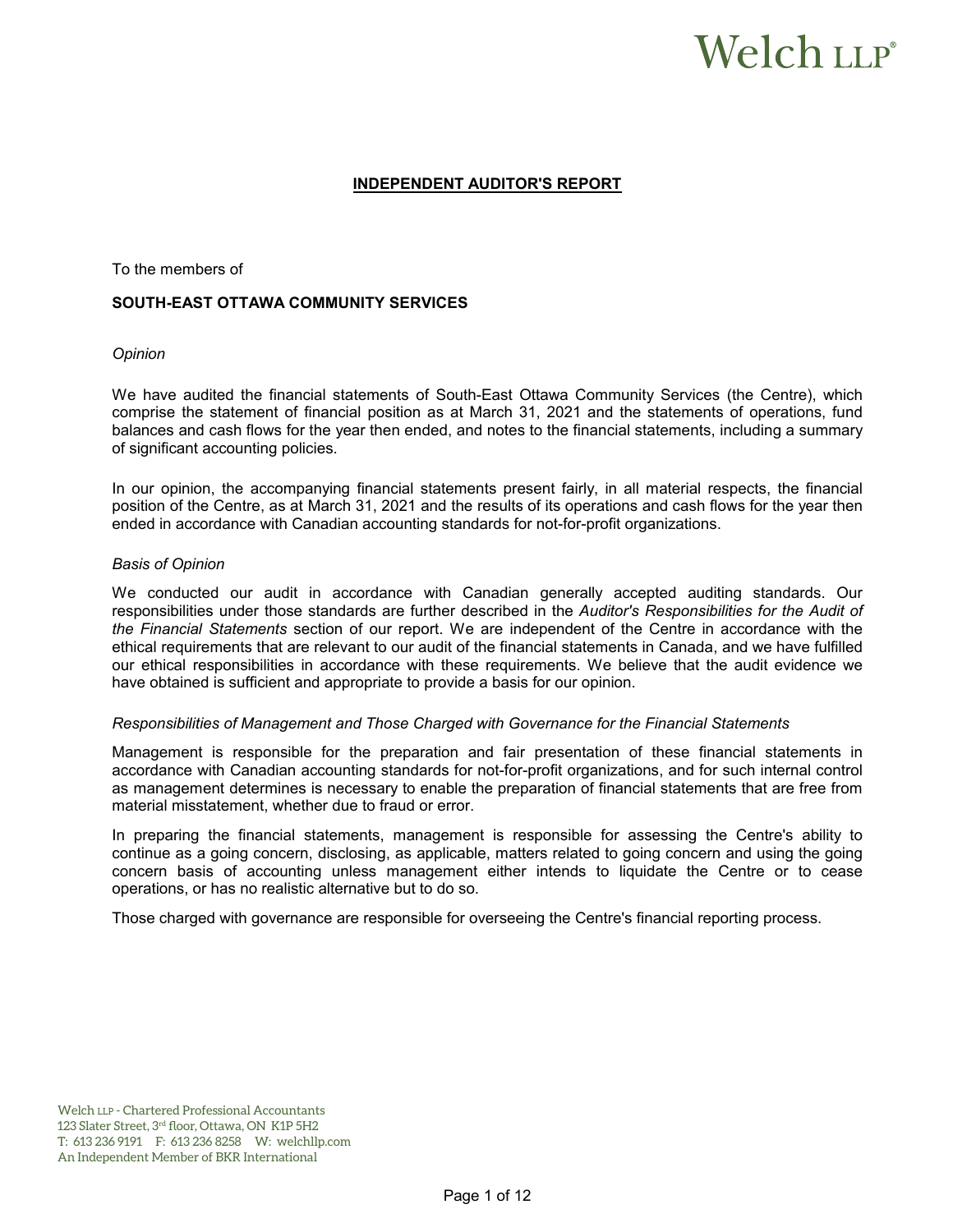## *Auditor's Responsibilities for the Audit of the Financial Statements*

Our objectives are to obtain reasonable assurance about whether the financial statements as a whole are free from material misstatement, whether due to fraud or error, and to issue an auditor's report that includes our opinion. Reasonable assurance is a high level of assurance, but is not a guarantee that an audit conducted in accordance with Canadian generally accepted auditing standards will always detect a material misstatement when it exists. Misstatements can arise from fraud or error and are considered material if, individually or in the aggregate, they could reasonably be expected to influence the economic decisions of users taken on the basis of these financial statements.

As part of an audit in accordance with Canadian generally accepted auditing standards, we exercise professional judgment and maintain professional skepticism throughout the audit. We also:

- Identify and assess the risks of material misstatement of the financial statements, whether due to fraud or error, design and perform audit procedures responsive to those risks, and obtain audit evidence that is sufficient and appropriate to provide a basis for our opinion. The risk of not detecting a material misstatement resulting from fraud is higher than for one resulting from error, as fraud may involve collusion, forgery, intentional omissions, misrepresentations, or the override of internal control.
- Obtain an understanding of internal control relevant to the audit in order to design audit procedures that are appropriate in the circumstances, but not for the purpose of expressing an opinion on the effectiveness of the Centre's internal control.
- Evaluate the appropriateness of accounting policies used and the reasonableness of accounting estimates and related disclosures made by management.
- Conclude on the appropriateness of management's use of the going concern basis of accounting and, based on the audit evidence obtained, whether a material uncertainty exists related to events or conditions that may cast significant doubt on the Centre's ability to continue as a going concern. If we conclude that a material uncertainty exists, we are required to draw attention in our auditor's report to the related disclosures in the financial statements or, if such disclosures are inadequate, to modify our opinion. Our conclusions are based on the audit evidence obtained up to the date of our auditor's report. However, future events or conditions may cause the Centre to cease to continue as a going concern.
- Evaluate the overall presentation, structure and content of the financial statements, including the disclosures, and whether the financial statements represent the underlying transactions and events in a manner that achieves fair presentation.

We communicate with those charged with governance regarding, among other matters, the planned scope and timing of the audit and significant audit findings, including any significant deficiencies in internal control that we identify during our audit.

NelchUP

Chartered Professional Accountants Licensed Public Accountants

Ottawa, Ontario June 24, 2021.

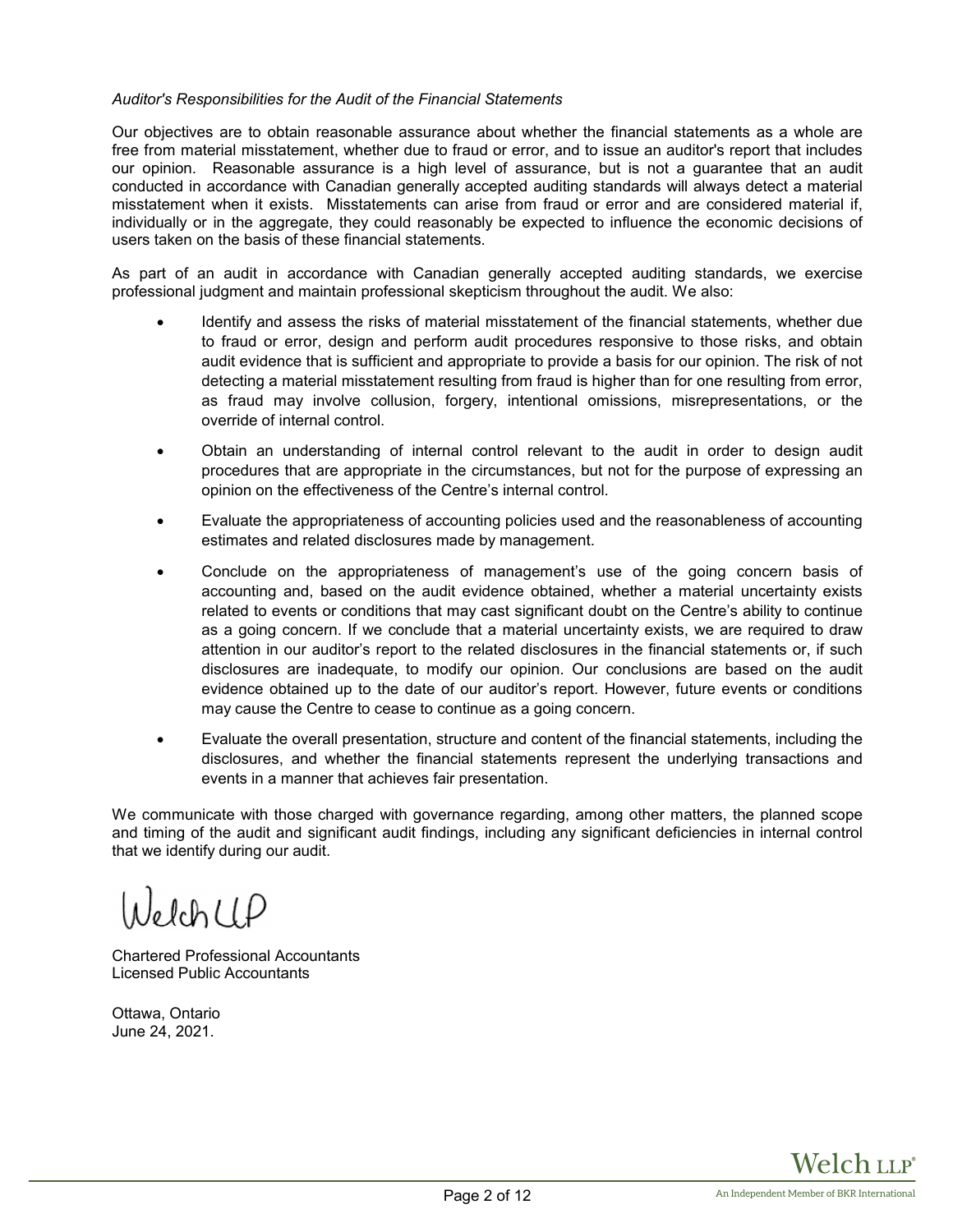# **SOUTH-EAST OTTAWA COMMUNITY SERVICES**

*(Incorporated under the laws of Ontario)*

# **STATEMENT OF FINANCIAL POSITION**

# **MARCH 31, 2021**

| <b>ASSETS</b>                                                                                                                                                                | Operating<br>Fund                                            | <b>Capital Asset</b><br>Fund -<br>Internally<br>Restricted | Mar. 31,<br>2021                                             | Mar. 31,<br>2020                                           |
|------------------------------------------------------------------------------------------------------------------------------------------------------------------------------|--------------------------------------------------------------|------------------------------------------------------------|--------------------------------------------------------------|------------------------------------------------------------|
| <b>CURRENT ASSETS</b><br>Cash and cash equivalents<br>Accounts receivable - note 4<br>Prepaid expenses                                                                       | \$6,297,473<br>553,640<br>582,382<br>7,433,495               | \$                                                         | \$6,297,473<br>553,640<br>582,382<br>7,433,495               | \$4,328,750<br>436,487<br>583,696<br>5,348,933             |
| <b>CAPITAL ASSETS - note 5</b>                                                                                                                                               | \$7,433,495                                                  | 35,819<br>35,819<br>\$                                     | 35,819<br>\$7,469,314                                        | 54,496<br>\$5,403,429                                      |
| <b>LIABILITIES AND FUND BALANCES</b>                                                                                                                                         |                                                              |                                                            |                                                              |                                                            |
| <b>CURRENT LIABILITIES</b><br>Accounts payable and accrued liabilities<br>Government remittances payable<br>Repayable to funders - note 6<br>Deferred contributions - note 7 | \$1,899,739<br>79,767<br>2,645,557<br>1,577,132<br>6,202,195 | \$                                                         | \$1,899,739<br>79,767<br>2,645,557<br>1,577,132<br>6,202,195 | \$1,957,689<br>79,076<br>878,908<br>1,201,960<br>4,117,633 |
| <b>DEFERRED CAPITAL GRANTS - note 5</b>                                                                                                                                      | 6,202,195                                                    | 35,819<br>35,819                                           | 35,819<br>6,238,014                                          | 54,496<br>4,172,129                                        |
| <b>FUND BALANCES</b><br>Appropriated - internally restricted<br>Operating - unrestricted                                                                                     | 490,000<br>741,300<br>1,231,300<br>\$7,433,495               | $\blacksquare$<br>35,819<br>S                              | 490,000<br>741,300<br>1,231,300<br>\$7,469,314               | 490,000<br>741,300<br>1,231,300<br>\$5,403,429             |

Approved:

## CHARLES NG

. . . . . . . . . . . . . . . . . . . . . . . . . . . .President

#### BRIAN WADE

. . . . . . . . . . . . . . . . . . . . . . . . . . . .Secretary-Treasurer

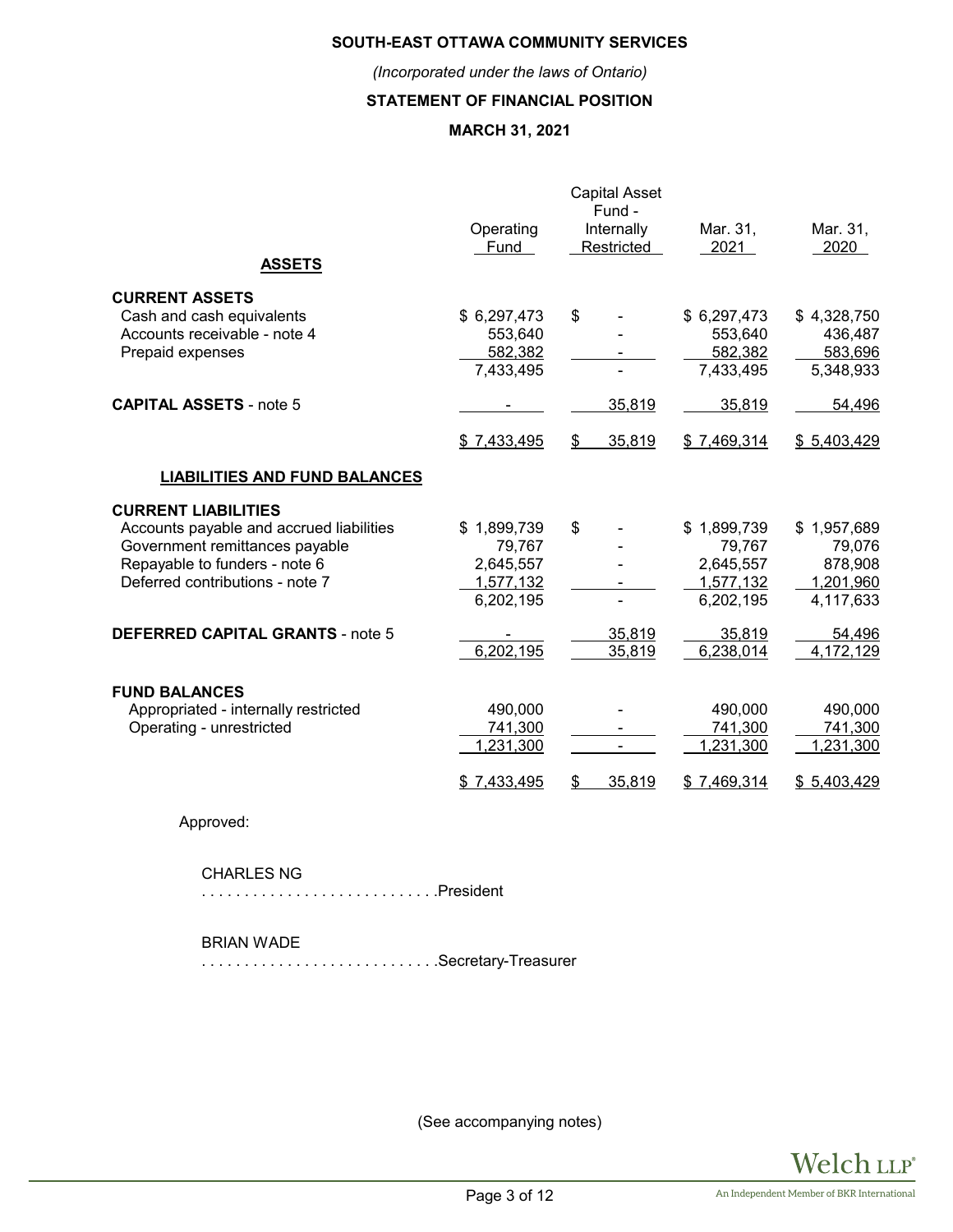# **SOUTH-EAST OTTAWA COMMUNITY SERVICES**

# **STATEMENT OF OPERATIONS**

# **YEAR ENDED MARCH 31, 2021**

|                                                |                   | <b>Capital Asset</b><br>Fund - |                  |                  |
|------------------------------------------------|-------------------|--------------------------------|------------------|------------------|
|                                                | Operating<br>Fund | Internally<br>Restricted       | Mar. 31,<br>2021 | Mar. 31,<br>2020 |
| <b>Revenue</b>                                 |                   |                                |                  |                  |
| Grants and contributions                       |                   |                                |                  |                  |
| Government of Ontario - Ministry of Health and |                   |                                |                  |                  |
| Long-Term Care, Community Health Branch        | \$21,078,287      | \$                             | \$21,078,287     | \$18,165,803     |
| Government of Ontario - Champlain              |                   |                                |                  |                  |
| Local Health Integration Network               | 9,252,677         |                                | 9,252,677        | 8,136,589        |
| Government of Ontario - other                  | 44,655            |                                | 44,655           | 44,657           |
| <b>Federal Government</b>                      | 23,454            |                                | 23,454           | 107,314          |
| <b>Municipal Government</b>                    | 2,227,627         |                                | 2,227,627        | 2,243,037        |
| Other                                          | 406,570           |                                | 406,570          | 262,538          |
| Interest                                       | 32,764            |                                | 32,764           | 180,910          |
| Fundraising                                    | 5,101             |                                | 5,101            | 67,889           |
| Amortization of deferred grants                |                   | 18,677                         | 18,677           | 23,968           |
| Miscellaneous                                  | 61,644            |                                | 61,644           | 205,417          |
|                                                | 33, 132, 779      | 18,677                         | 33,151,456       | 29,438,122       |
| <b>Expenses</b>                                |                   |                                |                  |                  |
| Operational                                    |                   |                                |                  |                  |
| Salaries and benefits                          | 6,340,256         |                                | 6,340,256        | 6,094,590        |
| Materials, supplies and services               | 2,741,479         |                                | 2,741,479        | 2,413,870        |
| Administrative                                 |                   |                                |                  |                  |
| Salaries and benefits                          | 1,058,070         |                                | 1,058,070        | 1,101,942        |
| Materials, supplies and services               | 829,650           |                                | 829,650          | 715,624          |
| Occupancy                                      | 721,584           |                                | 721,584          | 666,760          |
| Midwifery program costs                        | 19,558,049        |                                | 19,558,049       | 17,277,627       |
| Non-recurring                                  | 8,674             |                                | 8,674            | 200,299          |
| Amortization of capital assets                 | ٠                 | 18,677                         | 18,677           | 23,968           |
|                                                | 31,257,762        | 18,677                         | 31,276,439       | 28,494,680       |
| Net revenue before items below                 | 1,875,017         |                                | 1,875,017        | 943,442          |
| <b>Transferred from deferred contributions</b> | (172, 463)        |                                | (172, 463)       | (205, 873)       |
| <b>Administrative recoveries</b>               | 64,095            |                                | 64,095           | 48,158           |
| Amount repayable to funders                    | (1,766,649)       |                                | (1,766,649)      | (785, 727)       |
| Net revenue                                    | \$                | \$                             | \$               | \$               |

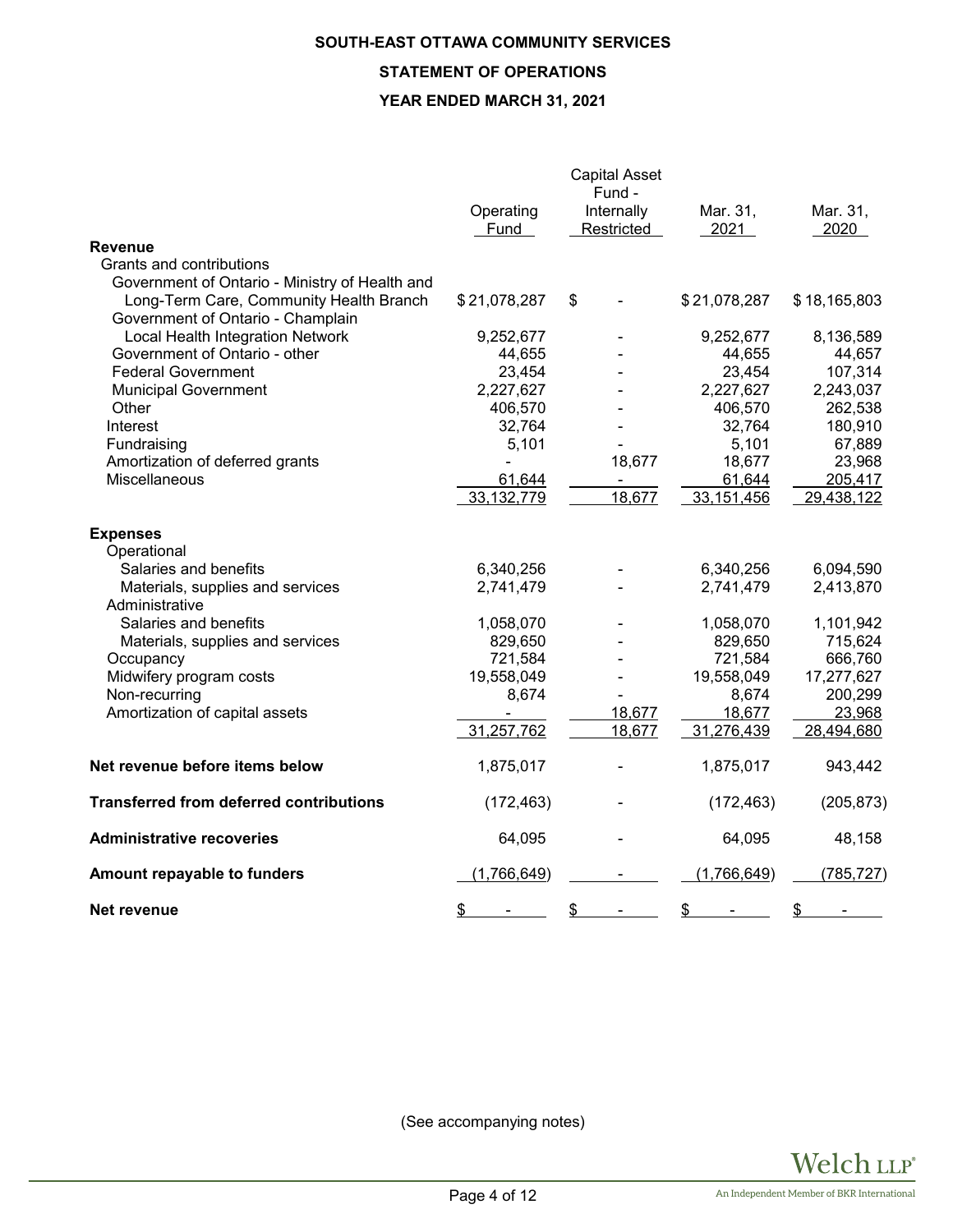# **SOUTH-EAST OTTAWA COMMUNITY SERVICES STATEMENT OF FUND BALANCES YEAR ENDED MARCH 31, 2021**

| <b>APPROPRIATED - internally restricted</b><br>Contingencies                          | 2021          | 2020          |
|---------------------------------------------------------------------------------------|---------------|---------------|
| Balance, beginning and end of year                                                    | \$<br>100,000 | \$<br>100,000 |
| Special repairs and maintenance<br>Balance, beginning and end of year                 | 100,000       | 100,000       |
| Innovative programs and services<br>Balance, beginning and end of year                | 85,000        | 85,000        |
| Supplementary funding for programs and services<br>Balance, beginning and end of year | 115,000       | 115,000       |
| Staff and board insurance<br>Balance, beginning and end of year                       | 30,000        | 30,000        |
| Electronic medical records transition<br>Balance, beginning and end of year           | 60,000        | 60,000        |
| Total, end of year                                                                    | 490,000<br>S  | 490,000<br>\$ |
| <b>OPERATING - unrestricted</b>                                                       |               |               |
| Balance, beginning of year                                                            | \$<br>741,300 | 741,300<br>\$ |
| Net revenue                                                                           |               |               |
| Balance, end of year                                                                  | 741,300<br>S  | 741,300<br>S  |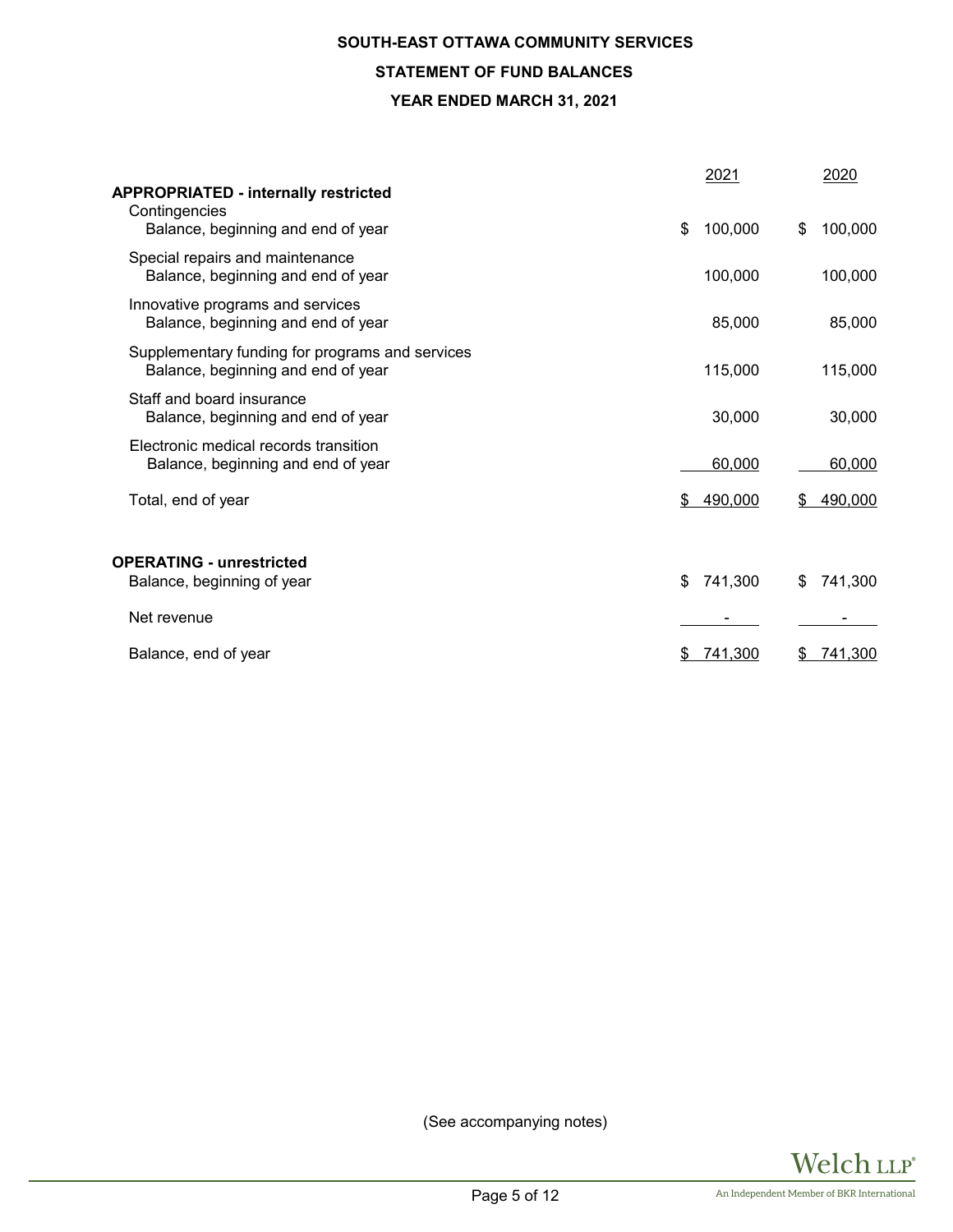# **SOUTH-EAST OTTAWA COMMUNITY SERVICES STATEMENT OF CASH FLOWS**

## **YEAR ENDED MARCH 31, 2021**

| <b>CASH PROVIDED (USED)</b>                                                                                                                                   | 2021                                                  | 2020                                                   |
|---------------------------------------------------------------------------------------------------------------------------------------------------------------|-------------------------------------------------------|--------------------------------------------------------|
| <b>Operations</b><br>Net revenue                                                                                                                              | \$                                                    | \$                                                     |
| Add items not affecting cash:<br>Amortization of capital assets<br>Amortization of deferred grants                                                            | 18,677<br>(18, 677)                                   | 23,968<br>(23,968)                                     |
| Changes in non-cash operating items:<br>Accounts receivable<br>Prepaid expenses<br>Accounts payable and accrued liabilities<br>Government remittances payable | (117, 153)<br>1,314<br>(57, 950)<br>691<br>(173, 098) | (268, 277)<br>(9,738)<br>913,736<br>(9,939)<br>625,782 |
| <b>Financing activities</b><br>Repayable to funders<br>Deferred contributions                                                                                 | 1,766,649<br>375,172<br>2,141,821                     | 458,724<br>103,035<br>561,759                          |
| <b>INCREASE IN CASH</b>                                                                                                                                       | 1,968,723                                             | 1,187,541                                              |
| CASH AND CASH EQUIVALENTS AT BEGINNING OF YEAR                                                                                                                | 4,328,750                                             | 3,141,209                                              |
| CASH AND CASH EQUIVALENTS AT END OF YEAR                                                                                                                      | \$6,297,473                                           | \$4,328,750                                            |
| <b>CASH AND CASH EQUIVALENTS IS COMPRISED OF THE FOLLOWING</b><br>Cash<br>Term deposits                                                                       | \$6,224,504<br>72,969<br>\$6,297,473                  | \$4,256,351<br>72,399<br>\$4,328,750                   |

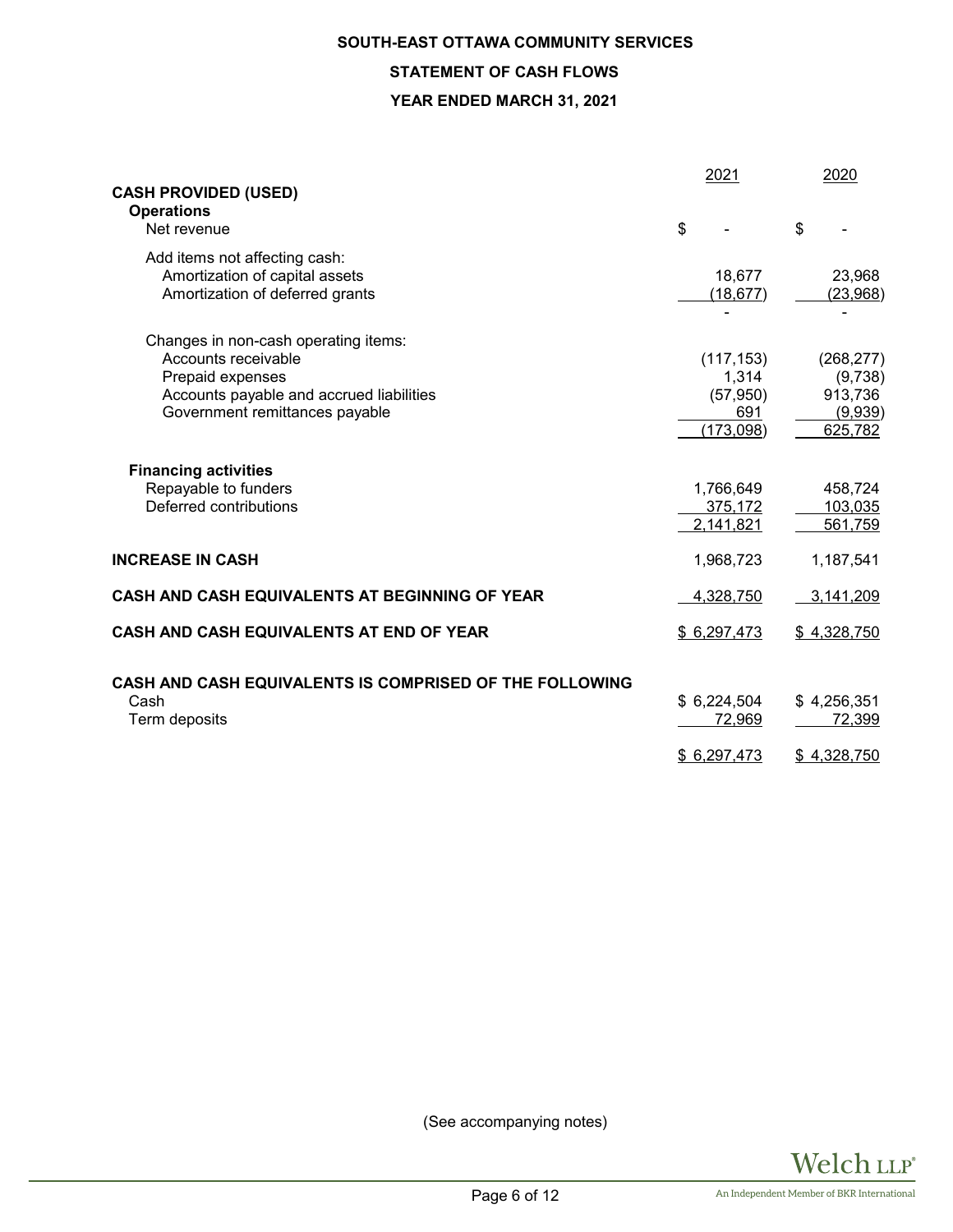# 1. **PURPOSE OF THE ORGANIZATION**

The South-East Ottawa Community Services operates under the name South-East Ottawa Community Health Centre. The Centre works with community members to meet the challenge of change, to be sensitive to community needs when addressing social and health issues and to promote the holistic wellbeing of individuals by providing opportunities for people to empower themselves and reach their full potential as community members.

The Centre was incorporated by Letters Patent on March 8, 1985 under the laws of the Province of Ontario as a non-profit charitable organization without share capital.

#### 2. **SIGNIFICANT ACCOUNTING POLICIES**

These financial statements have been prepared in accordance with Canadian accounting standards for not-for-profit organizations and consist of the following significant accounting policies:

#### *Fund accounting*

The Operating Fund accounts for the Centre's program delivery and administrative activities. Costs of operating the Centre are financed primarily by the Province of Ontario through the Champlain Local Health Integration Network and the Ministry of Health and Long-Term Care.

The appropriated fund balance is comprised of the following funds:

*Contingencies Fund* - funds are available on a one-time basis, with Board approval, to address unforeseen expenditures.

*Special Repairs and Maintenance Fund* - funds are available on a one-time basis, with Board approval, to address maintenance and repair of owned capital assets including premises, equipment and furnishings, etc.

*Innovative Programs and Services Fund* - funds are available on a one-time basis, with Board approval, to "seed" new or innovative projects which otherwise have no funding stream identified or available but which would nevertheless strengthen the organization's services and/or resource. Funds may be accessed to "pilot" or otherwise demonstrate efficacy of an innovative approach to service delivery or resource development, preparatory to developing funding proposals to other potential sources.

*Supplementary Funding for Programs and Services Fund* - funds are available on a one-time basis, with Board approval, to enable immediate enhancement of a program or service or to sustain a program or service with the understanding that funds from other sources will be shortly forthcoming. These funds will "bridge" to sustainable funding from other sources.

*Staff and Board Insurance Fund* - funds are available on a one-time basis, with Board approval, to protect the staff and board members of South-East Ottawa Community Services for a period of three years after such time as the Centre ceases operations.

*The Capital Asset Fund* - reports the assets, liabilities, revenues and expenses related to the Centre's capital assets.

*Electronic Medical Records Transition Fund* - funds are available on a one-time basis, with Board approval, to address the excess costs associated with the transition to the new electronic health records software. These funds will cover expenditures not covered in the surpluses in the operating budget.

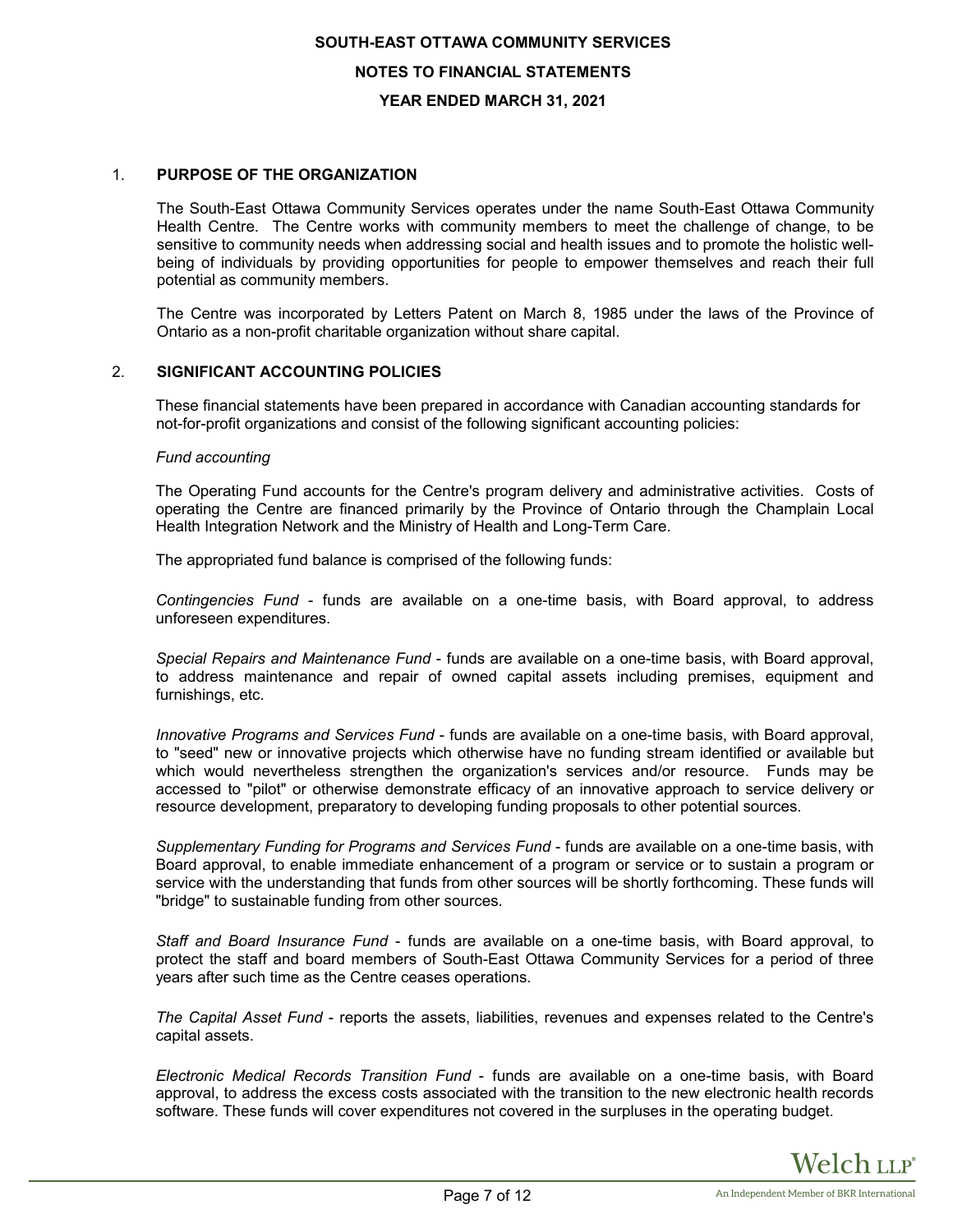## 2. **SIGNIFICANT ACCOUNTING POLICIES** - Cont'd.

#### *Revenue recognition*

The Centre follows the deferral method of accounting for grant revenues. Grants are recognized as revenue in the year in which the related expenses are incurred. Donations and memberships are recorded when received.

The Centre receives the majority of funds from the Champlain Local Health Integrated Network (CLHIN), Ministry of Health and Long-Term Care, Community Health Branch for the Province of Ontario (MOHLTC) and the City of Ottawa. Unless specifically permitted to be used in a future period, the net revenue is subject to refund to the funders.

#### *Financial instruments*

The Centre's financial assets and liabilities are initially recognized at fair value. All financial instruments, except for cash and cash equivalents, are subsequently measured at cost or amortized cost. Cash and cash equivalents are subsequently recognized at fair value.

#### *Cash and cash equivalents*

Cash and cash equivalents include short-term investments in term deposits which are generally held for periods up to one year.

#### *Capital assets, deferred grants and amortization*

Capital assets are stated at acquisition cost. Grants and donations received specifically for the acquisition of capital assets are deferred. Amortization of both capital assets and deferred grants is provided, at the following annual rates, with one-half year amortization taken in the year of acquisition:

| Leasehold improvements      | - over length of lease |
|-----------------------------|------------------------|
| Furniture and equipment     | - 20% straight line    |
| Computer equipment          | - 33% straight line    |
| Telecommunication equipment | - 20% straight line    |
| Automotive equipment        | - 20% straight line    |

#### *Contributed services*

A large number of volunteers contribute a significant number of hours per year to assist the Centre in carrying out its service delivery activities. Because of the difficulty in determining their fair value, contributed services are not recognized in the financial statements.

#### *Use of estimates*

The preparation of financial statements in conformity with Canadian accounting standards for not-forprofit organizations requires management to make estimates and assumptions that affect the reported amounts of assets and liabilities and disclosure of contingent assets and liabilities at the date of the financial statements and the reported amounts of revenues and expenses during the reporting period. Management estimates in these statements include amortization expenses, allowance for doubtful accounts, and accrued liabilities. Actual results could differ from these estimates.

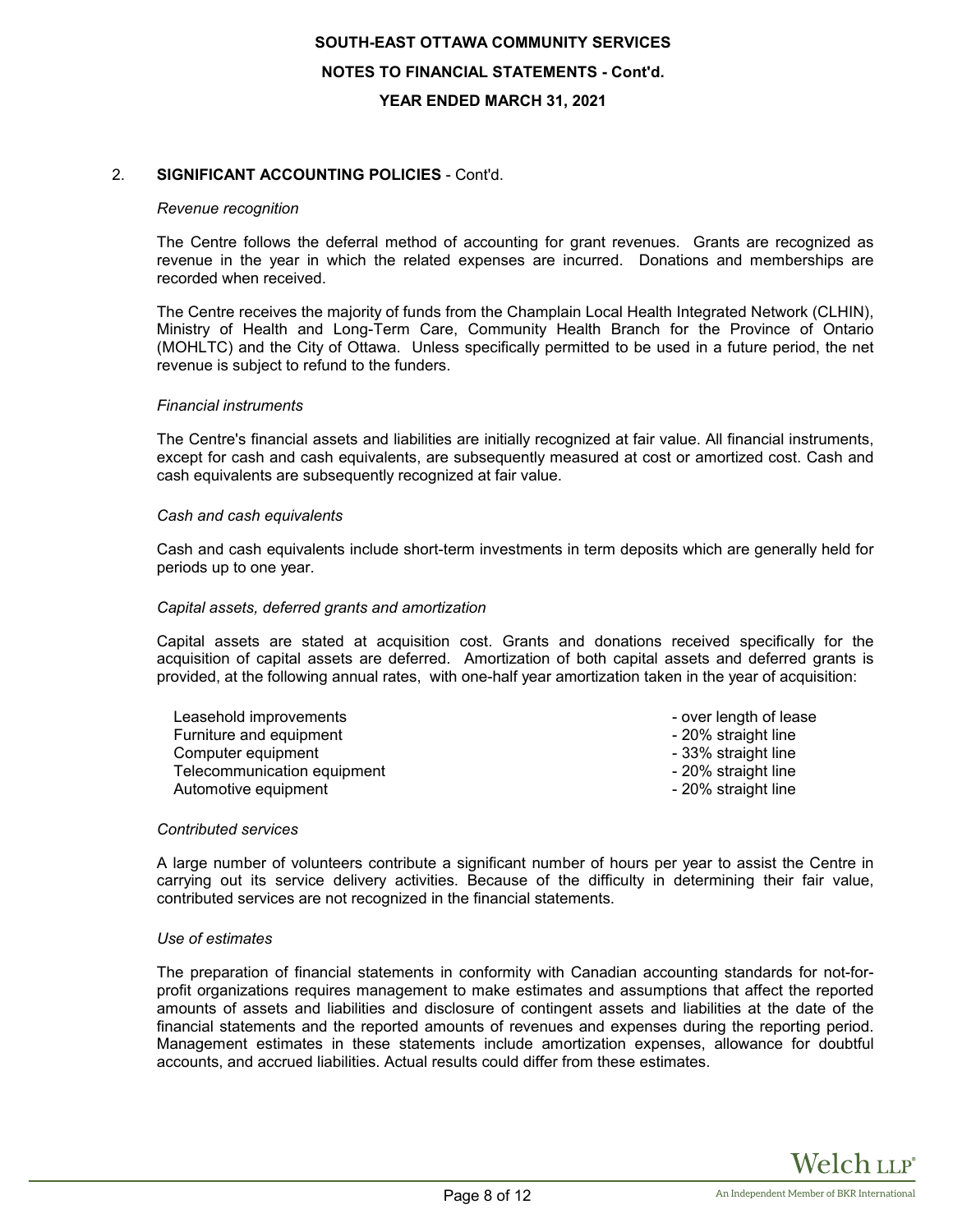## 3. **FINANCIAL INSTRUMENTS**

The Centre is exposed to various risks through its financial instruments. The following analysis provides a measure of the Centre's risk exposure and concentrations.

The Centre does not use derivative financial instruments to manage its risks.

The Centre's financial instruments are subject to the following risks, substantially unchanged from the prior year unless otherwise noted:

#### *Credit risk*

The Centre is exposed to credit risk resulting from the possibility that parties may default on their financial obligations. The Centre's maximum exposure to credit risk is the sum of the carrying value of its cash and cash equivalents and its accounts receivable. The Centre's cash and cash equivalents are deposited with a Canadian chartered bank and as a result, management believes the risk of loss on these items to be remote. The Centre manages its credit risk by reviewing accounts receivable aging monthly and following up on outstanding amounts. Management believes that all accounts receivable at year end will be collected.

#### *Liquidity risk*

Liquidity risk is the risk that the Centre cannot meet a demand for cash or fund its obligations as they become due. The Centre meets its liquidity requirements by preparing and monitoring detailed forecasts of cash flows from operations, anticipated investing and financing activities and holding assets that can be readily converted into cash.

#### *Market risk*

Market risk is the risk that the fair value or future cash flows of a financial instrument will fluctuate because of changes in market prices. Market risk is comprised of currency risk, interest rate risk and other price risk.

#### i) *Currency risk*

Currency risk refers to the risk that the fair value of instruments or future cash flows associated with the instruments will fluctuate relative to the Canadian dollar due to changes in foreign exchange rates.

The Centre's financial instruments are all denominated in Canadian dollars and it transacts primarily in Canadian dollars. As a result, management does not believe it is exposed to significant currency risk.

ii) *Interest rate risk*

Interest rate risk refers to the risk that the fair value of financial instruments or future cash flows associated with the instruments will fluctuate due to changes in market interest rates.

The Centre is exposed to interest rate risk due to its investment in term deposits, however, this risk is not significant because it does not have any interest bearing liabilities.

iii) *Other price risk*

Other price risk refers to the risk that the fair value of financial instruments or future cash flows associated with the instruments will fluctuate because of the changes in market prices (other than those arising from currency risk or interest rate risk), whether those changes are caused by factors specific to the individual instrument or its issuer or factors affecting all similar instruments traded in the market.

The Centre is not exposed to other price risk as it does not have investments in publicly traded securities.

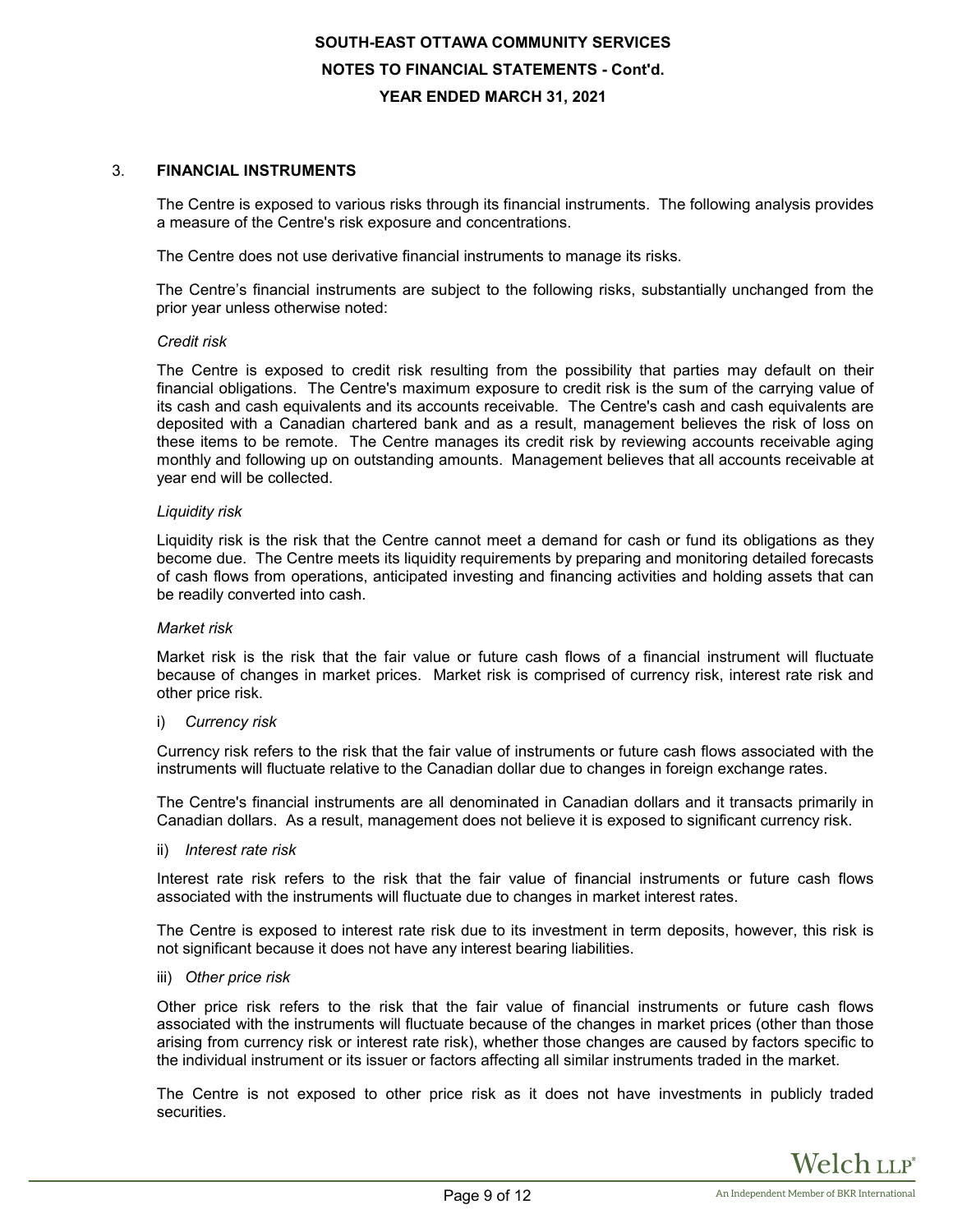# 4. **ACCOUNTS RECEIVABLE**

Accounts receivable consists of the following:

|                                       |   | $202^{\circ}$      |   | 2020               |
|---------------------------------------|---|--------------------|---|--------------------|
| Accounts receivable<br>HST receivable | S | 164.114<br>388,951 | S | 165,559<br>270.716 |
| Employee advances receivable          |   | 575                |   | 212                |
|                                       |   | 553.640            |   | 436.487            |

# 5. **CAPITAL ASSETS**

Capital assets consist of the following:

|                                                                                                                                    | 2021                                                           |                             |                                             |    |                                                                       | 2020                        |                                                        |  |  |
|------------------------------------------------------------------------------------------------------------------------------------|----------------------------------------------------------------|-----------------------------|---------------------------------------------|----|-----------------------------------------------------------------------|-----------------------------|--------------------------------------------------------|--|--|
|                                                                                                                                    | Cost                                                           | Accumulated<br>amortization |                                             |    | Cost                                                                  | Accumulated<br>amortization |                                                        |  |  |
| Leasehold improvements<br>Furniture and equipment<br>Computer equipment<br>Telecommunication equipment<br>Accumulated amortization | \$<br>912,169<br>47.891<br>148.901<br>1,108,961<br>(1,073,142) | S                           | 912,169<br>23.620<br>137,353<br>\$1,073,142 | \$ | 912,169<br>47.891<br>148.901<br>116,880<br>1,225,841<br>(1, 171, 345) | \$                          | 912,169<br>20.037<br>122,259<br>116,880<br>\$1,171,345 |  |  |
|                                                                                                                                    | \$<br>35,819                                                   |                             |                                             |    | 54,496                                                                |                             |                                                        |  |  |

Deferred capital grants and donations related to capital assets consist of:

| Balance, beginning of year                                                | 54.496    |
|---------------------------------------------------------------------------|-----------|
| Less:<br>Amortization of deferred contributions related to capital assets | (18, 677) |
| Balance, end of year                                                      | 35.819    |

# 6. **REPAYABLE TO FUNDERS**

| Champlain Local Health Integration Network<br><b>Health Centre</b>                    | <b>Balance</b><br>beginning<br>of year | Transfer<br>from<br>deferred<br>contributions | Increase<br>due to<br>operations<br>(recovered) | Balance,<br>end<br>of year |
|---------------------------------------------------------------------------------------|----------------------------------------|-----------------------------------------------|-------------------------------------------------|----------------------------|
| 2018-19                                                                               | \$<br>93,181                           | \$                                            | \$                                              | \$<br>93,181               |
| 2020-21                                                                               |                                        |                                               | 238,453                                         | 238,453                    |
|                                                                                       | 93,181                                 |                                               | 238,453                                         | 331,634                    |
| Ministry of Health and Long-Term Care,<br><b>Community Health Branch</b><br>Midwifery |                                        |                                               |                                                 |                            |
| 2019-20                                                                               | 695,055                                |                                               |                                                 | 695,055                    |
| 2020-21                                                                               |                                        |                                               | 1,416,580                                       | 1,416,580                  |
|                                                                                       | 695,055                                |                                               | 1,416,580                                       | 2,111,635                  |
| City of Ottawa                                                                        |                                        |                                               |                                                 |                            |
| 2019-20                                                                               | 90,672                                 |                                               |                                                 | 90,672                     |
| 2020-21                                                                               |                                        |                                               | 111,616                                         | 111,616                    |
|                                                                                       | 90,672                                 |                                               | 111,616                                         | 202,288                    |
| Total repayable to funders                                                            | 878,908                                | \$                                            | 1,766,649<br>S.                                 | \$2,645,557                |

Welch LLP®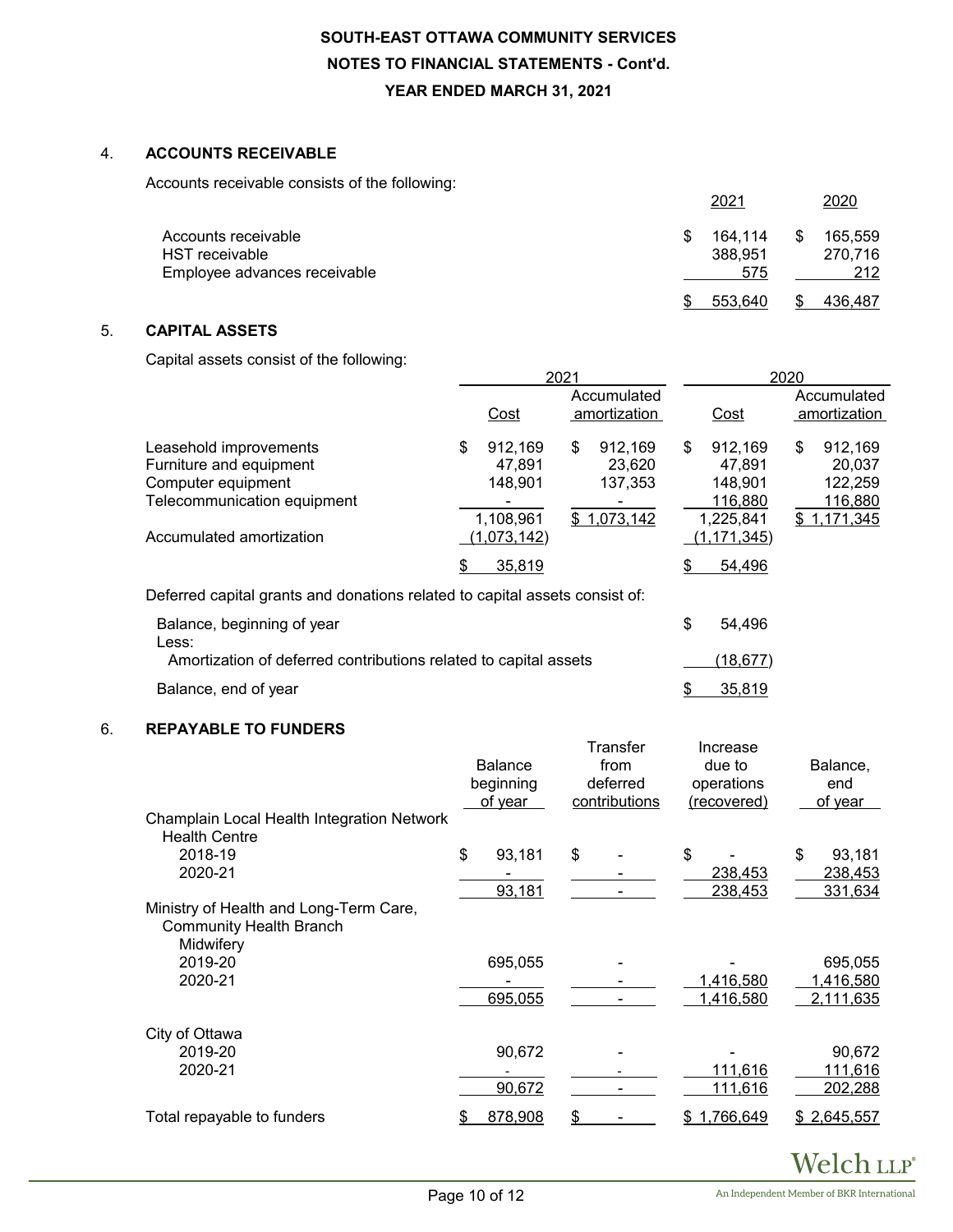# 7. **GRANTS AND CONTRIBUTIONS**

|                                                                          | Deferred<br>contributions,<br>beginning<br>of year | Funds<br>received        | Funds<br>transferred<br>to revenue | Transfers/<br>repayments<br>during<br>year |                       | Deferred<br>contributions,<br>end<br>of year |
|--------------------------------------------------------------------------|----------------------------------------------------|--------------------------|------------------------------------|--------------------------------------------|-----------------------|----------------------------------------------|
| Government of Ontario                                                    |                                                    |                          |                                    |                                            |                       |                                              |
| Ministry of Health and Long Term Care,                                   |                                                    |                          |                                    |                                            |                       |                                              |
| Ontario Midwifery Program (OMP)                                          | \$<br>518,001                                      | \$ 20,957,087            | \$ (20,957,088) \$                 |                                            |                       | \$<br>518,000                                |
| Champlain Local Health Integration network                               |                                                    | 9,252,677                | (9, 252, 677)                      |                                            |                       |                                              |
| Champlain Local Health Integration network                               |                                                    |                          |                                    |                                            |                       |                                              |
| Referred in - Jewish Family Services                                     |                                                    | 44,655                   | (44, 655)                          |                                            |                       |                                              |
| Ministry of Health and Long Term Care,                                   |                                                    |                          |                                    |                                            |                       |                                              |
| Health system information                                                | 200,000                                            |                          |                                    |                                            |                       | 200,000                                      |
| Ministry of Health and Long-Term Care                                    |                                                    |                          |                                    |                                            |                       |                                              |
| <b>Transfer Payment Agency</b>                                           |                                                    | 121,199                  | (121, 199)                         |                                            |                       |                                              |
| Ministry of Health and Long-Term Care                                    |                                                    |                          |                                    |                                            |                       |                                              |
| <b>Community Health Branch</b>                                           | 33,721                                             |                          |                                    |                                            |                       | 33,721                                       |
|                                                                          | 751,722                                            | 30,375,618               | (30, 375, 619)                     |                                            |                       | 751,721                                      |
| Government of Canada                                                     |                                                    |                          |                                    |                                            |                       |                                              |
| Canada Works Program                                                     |                                                    | 23,454                   | (23, 454)                          |                                            |                       |                                              |
| <b>Municipal Government</b>                                              |                                                    |                          |                                    |                                            |                       |                                              |
| City of Ottawa                                                           | 10,500                                             | 2,327,117                | (2, 227, 627)                      |                                            | 142,150               | 252,140                                      |
|                                                                          |                                                    |                          |                                    |                                            |                       |                                              |
| Other contributions                                                      |                                                    |                          |                                    |                                            |                       |                                              |
| Baby Cupboard (Bloodroot Fund)                                           | 8,000                                              |                          |                                    |                                            |                       | 8,000                                        |
| Benevity Community ImpactFun (RBC)                                       | 2,000                                              |                          |                                    |                                            |                       | 2,000                                        |
| Boys and Girls Club                                                      | 13,500                                             |                          |                                    |                                            |                       | 13,500                                       |
| Canadian Association of CHCs                                             |                                                    | 5,000                    | (5,000)                            |                                            |                       |                                              |
| <b>Children's Aid Society</b>                                            |                                                    | 6,222                    | (6, 222)                           |                                            |                       |                                              |
| Christmas Toy                                                            | 8,039                                              |                          |                                    |                                            |                       | 8,039                                        |
| Community Foundation of Ottawa-Carleton<br>Odon and Yvone Panek Fund     | 102,545                                            | 98,730                   | (42, 675)                          |                                            |                       | 158,600                                      |
|                                                                          | 10,237                                             | 1,310                    | (3,000)                            |                                            |                       | 8,547                                        |
| <b>CPNP Single Parents Foundation</b><br>Fidelity Investments Canada ULC | 2,000                                              | 7,909                    | (7,909)                            |                                            |                       | 2,000                                        |
|                                                                          |                                                    |                          |                                    |                                            |                       |                                              |
| Fundraising and donations<br><b>Green Shield</b>                         | 9,468                                              | 5,101                    | (5, 101)                           |                                            |                       | 9,468                                        |
|                                                                          |                                                    |                          |                                    |                                            |                       |                                              |
| <b>Harold Crabtree</b><br>Harry P. Ward Foundation                       | 6,000<br>3,000                                     |                          |                                    |                                            |                       | 6,000<br>3,000                               |
| Interest                                                                 |                                                    | 32,764                   | (32, 764)                          |                                            |                       |                                              |
| Jewish Family Services                                                   |                                                    | 11,784                   | (11, 784)                          |                                            |                       |                                              |
| Mazon Canada                                                             | 1,435                                              |                          |                                    |                                            |                       | 1,435                                        |
| <b>MBNA Canada</b>                                                       | 448                                                |                          |                                    |                                            |                       | 448                                          |
| Miscellaneous revenues                                                   |                                                    | 77,915                   | (77, 915)                          |                                            |                       |                                              |
| Olson                                                                    |                                                    | 8,220                    | (4, 220)                           |                                            |                       | 4,000                                        |
| Ontario Ministry of Health Promotion                                     | 4,937                                              |                          |                                    |                                            |                       | 4,937                                        |
| Other - Better Beginnings, Better Futures                                | 14,044                                             |                          |                                    |                                            |                       | 14,044                                       |
| <b>Ottawa Community Support Coalition</b>                                | 20,400                                             |                          | (20, 400)                          |                                            |                       |                                              |
| <b>Ottawa Community Housing</b>                                          |                                                    | 6,500                    | (6,500)                            |                                            |                       |                                              |
| Ottawa District School Board                                             | 35,726                                             | 67,053                   | (68, 736)                          |                                            |                       | 34,043                                       |
| Pinecrest Queensway CHC                                                  |                                                    | 59,157                   |                                    |                                            | (41, 656)             | 17,501                                       |
| Resource Development                                                     | 83,776                                             | 325                      |                                    |                                            |                       | 84,101                                       |
| <b>SENS</b>                                                              | 5,866                                              |                          |                                    |                                            |                       | 5,866                                        |
| St. Mary's Home                                                          | 7,691                                              | 10,026                   | (11, 241)                          |                                            |                       | 6,476                                        |
| Telus                                                                    | 1,711                                              | $\overline{\phantom{0}}$ |                                    |                                            |                       | 1,711                                        |
| <b>TDPP Grant</b>                                                        |                                                    | 2,000                    |                                    |                                            |                       | 2,000                                        |
| United Way                                                               | 27,878                                             | 238,918                  | (202, 612)                         |                                            | 30,313                | 94,497                                       |
| Vanier Community Service Centre                                          |                                                    | 4,624                    |                                    |                                            |                       | 4,624                                        |
|                                                                          | 368,701                                            | 643,558                  | (506, 079)                         |                                            | $\overline{(11,343)}$ | 494,837                                      |
| Non program related                                                      |                                                    |                          |                                    |                                            |                       |                                              |
| <b>Dynamic Fund Foundation</b>                                           | 1,000                                              |                          |                                    |                                            |                       | 1,000                                        |
| <b>Family Medicines</b>                                                  | 29,225                                             | 6,497                    |                                    |                                            |                       | 35,722                                       |
| Ministry of Health and Long-Term Care                                    | 5,000                                              |                          |                                    |                                            |                       | 5,000                                        |
| Seniors                                                                  | 6,075                                              |                          |                                    |                                            |                       | 6,075                                        |
| Other funds                                                              | 29,737                                             | 900                      |                                    |                                            |                       | 30,637                                       |
|                                                                          | 71,037                                             | 7,397                    |                                    |                                            | $\blacksquare$        | 78,434                                       |
|                                                                          |                                                    |                          |                                    |                                            |                       |                                              |
|                                                                          | \$<br>1,201,960                                    | \$33,377,144             | \$ (33, 132, 779)                  | \$                                         | 130,807               | \$<br>1,577,132                              |
|                                                                          |                                                    |                          |                                    |                                            |                       | Welch llp®                                   |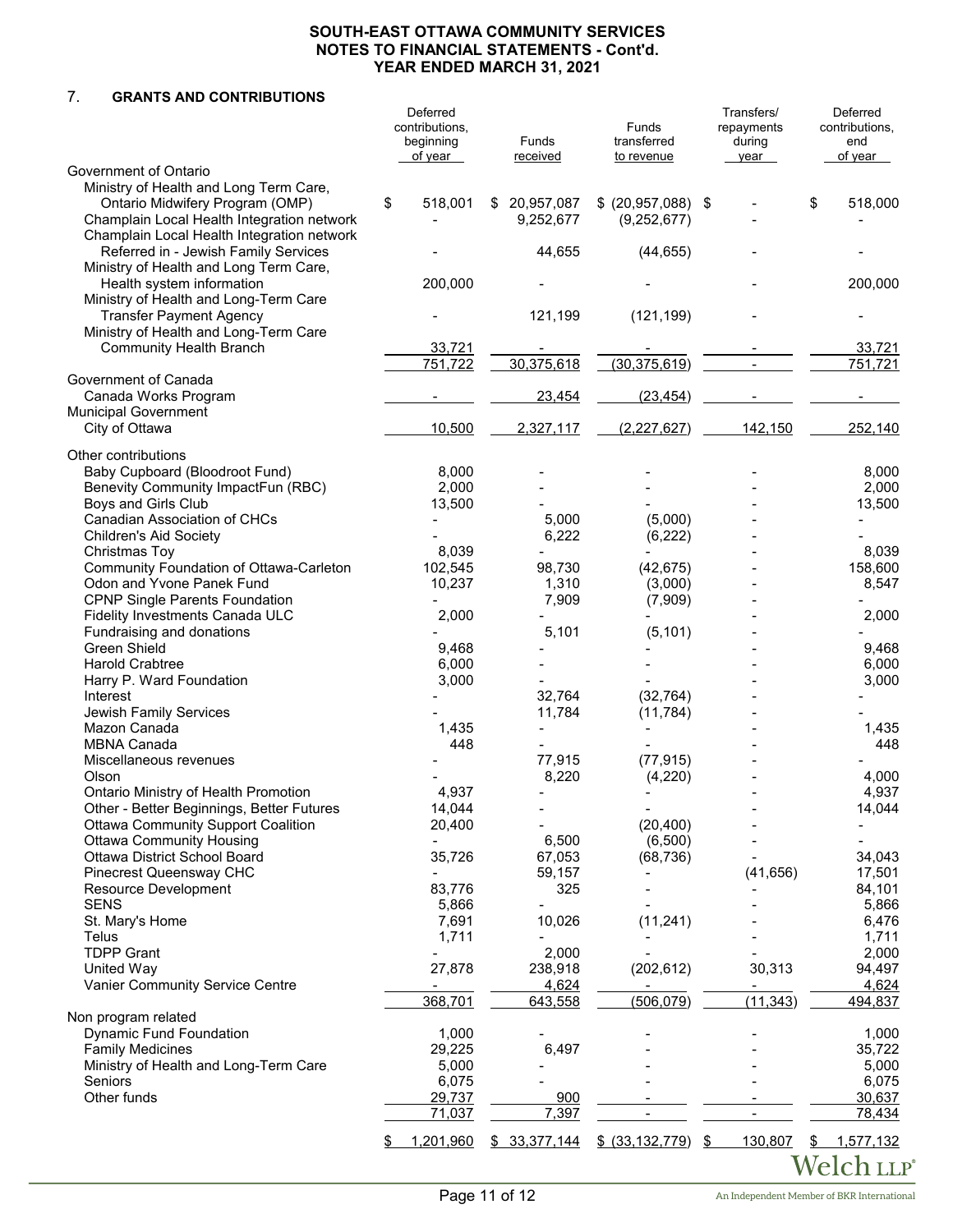## 8. **COMMITMENTS**

The Centre leases space at 1355 Bank Street until March 31, 2024 at an annual base rent of \$300,000, plus estimated operating cost and realty tax apportionments of \$400,000 annually.

The Centre has also entered into a lease for equipment with Xerox expiring May 15, 2024.

Future annual lease payments for the next five years, excluding final adjustments for operating cost and realty tax apportionments are expected to be as follows:

| 2021-2022<br>2022-2023<br>2023-2024<br>2024-2025 | 678,000<br>S<br>689,000<br>689,000<br>12,000 |
|--------------------------------------------------|----------------------------------------------|
|                                                  | \$2,068,000                                  |

## 9. **EMPLOYEE BENEFIT PLANS**

Most of the employees of the Centre are eligible to be members of the Healthcare of Ontario Pension Plan, which is a contributory defined benefit multi-employer pension plan. Employer contributions made to the Plan during the year by the Centre amounted to \$504,147 (2020 - \$439,976) and are included in salaries and benefits in the statement of operations. This was less than 0.01% of the Plan's total employer contributions. The Plan's December 31, 2020 actuarial valuation indicate that the Plan is fully funded.

The Centre also contributes to a defined contribution group retirement savings plan held with London Life. Employer contributions made to the plan amounted to \$10,257 (2020 - \$12,780) and are included in salaries and benefits in the statement of operations.

# 10. **COVID-19**

In Mid-March of 2020, the Government of Canada instituted emergency measures in response to the public health concerns originating from the spread of COVID-19.

A high degree of uncertainty persists surrounding the full economic impact of the situation. The unpredictable nature of the spread of the virus makes it difficult to determine the length of time that the Centre's operations may be impacted. Consequently, at the time of issuances of these financial statements, the effect that the abrupt decline in economic activity may have on the Centre's operations, assets, liabilities, net assets, revenues and expenses are not yet known.

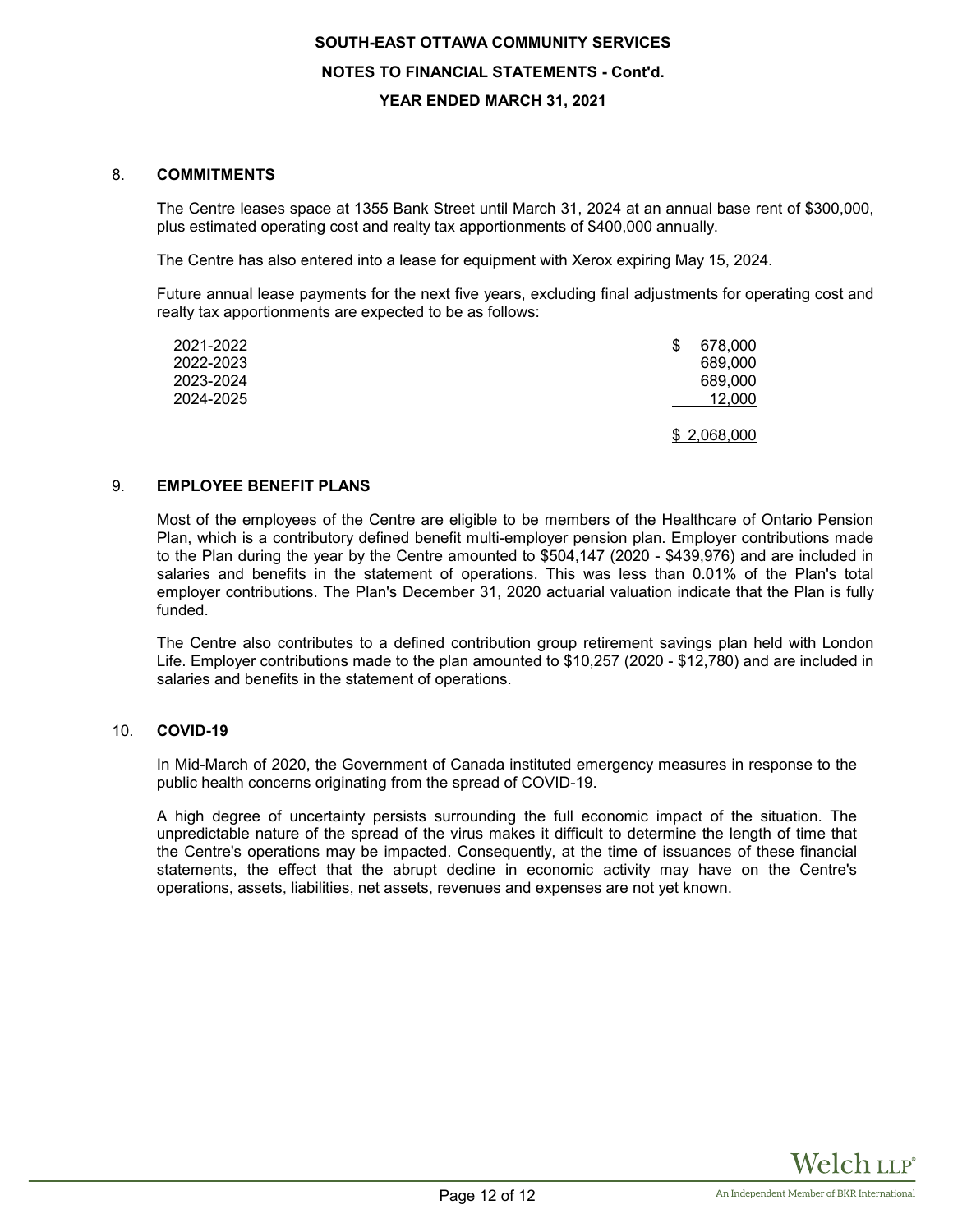**OTHER FINANCIAL INFORMATION**

**For**

**SOUTH-EAST OTTAWA COMMUNITY SERVICES For year ended MARCH 31, 2021**

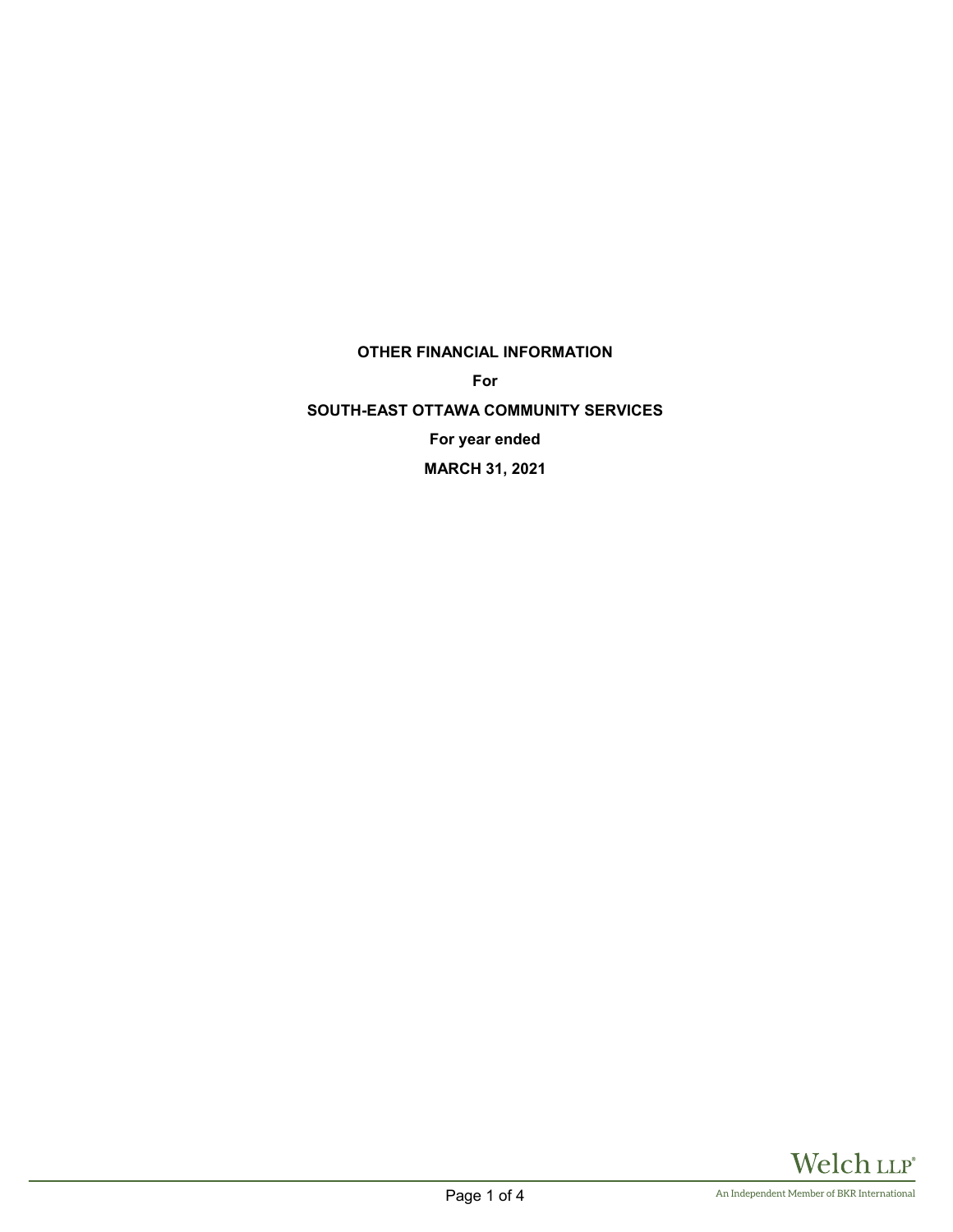# Welch LLP®

To the Directors of

# **SOUTH-EAST OTTAWA COMMUNITY SERVICES**

We have completed our examination of the financial statements of South-East Ottawa Community Services for the year ended March 31, 2021 and have reported to the members thereon. The schedules attached, which reflect additional details not necessary to the fair presentation of the financial statements as a whole, have been drawn from the accounts for your information only.

Yours very truly,

WelchCLP

Chartered Professional Accountants Licensed Public Accountants

Ottawa, Ontario June 24, 2021.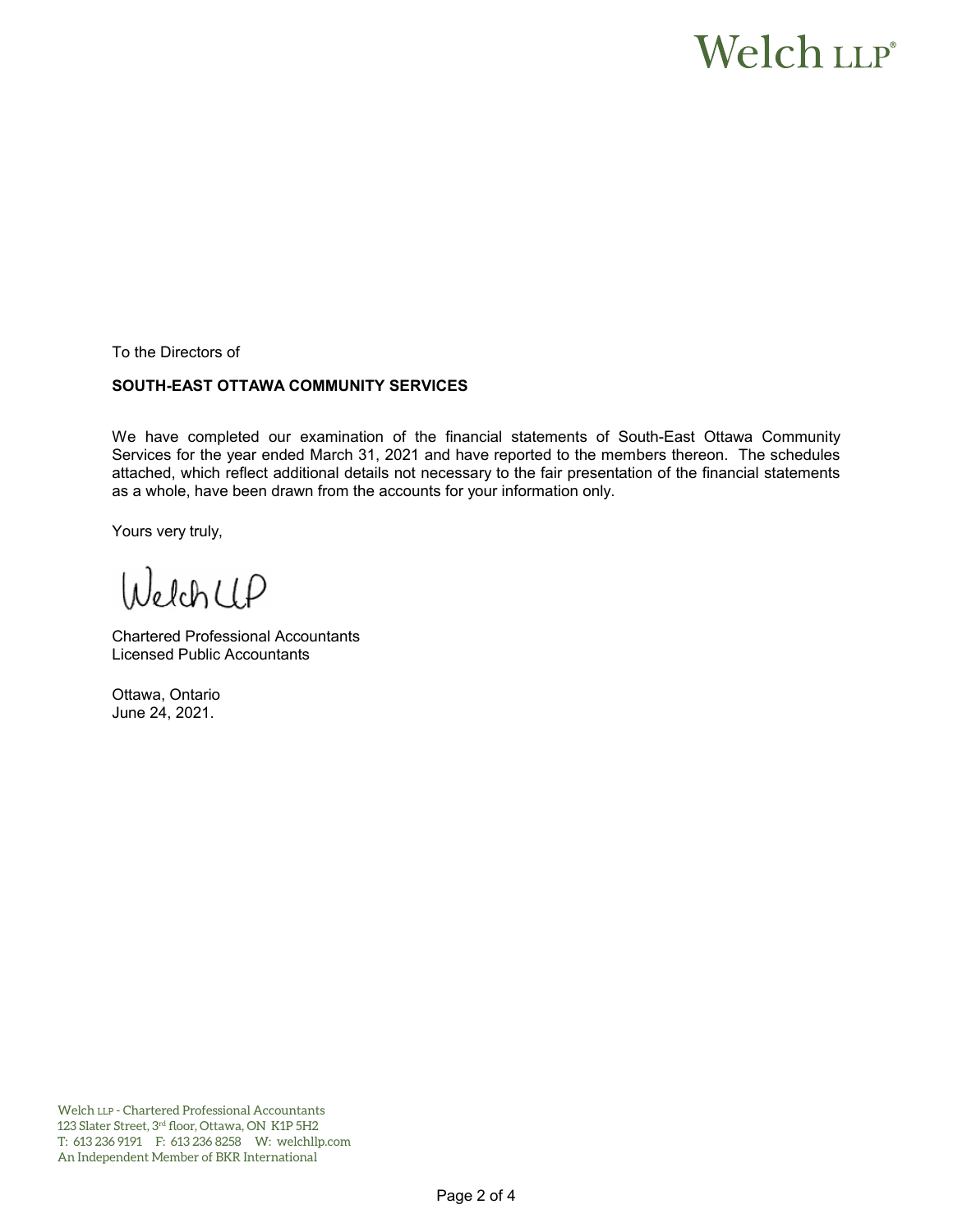# **SOUTH-EAST OTTAWA COMMUNITY SERVICES SCHEDULE OF OPERATIONS - BY PROGRAM YEAR ENDED MARCH 31, 2021**

|                                                                                  |                          |                          |                          |                                    |          | Community                |                  |                          |            |                       |                      |
|----------------------------------------------------------------------------------|--------------------------|--------------------------|--------------------------|------------------------------------|----------|--------------------------|------------------|--------------------------|------------|-----------------------|----------------------|
|                                                                                  | Board<br>Administered    |                          | Intake                   | Community                          | Youth    | and<br>Home              | EarlyON          | Midwifery                | Health     | 2021                  | 2020                 |
|                                                                                  | Funds                    | Corporate                | Counselling              | Development                        | Programs | Support                  | Centre           | Program                  | Centre     | Total                 | Total                |
| Revenue                                                                          |                          |                          |                          |                                    |          |                          |                  |                          |            |                       |                      |
| <b>Grants and contributions</b><br>Government of Ontario                         |                          |                          |                          |                                    |          |                          |                  |                          |            |                       |                      |
| Ministry of Health and Long-Term Care,<br><b>Community Health Branch</b>         | 121,199<br>\$            | - \$                     | \$                       | \$                                 | \$       | \$                       | \$               | \$20,957,088             | \$         | \$21,078,287          | \$17,965,803         |
| Champlain Local Health Integration Network                                       |                          |                          |                          |                                    |          | 367,500                  |                  |                          | 8,375,177  | 8,742,677             | 8,136,589            |
| Champlain Local Health Integration Network - One Time funding                    |                          |                          |                          |                                    |          | $\blacksquare$           |                  |                          | 510,000    | 510,000               | $\sim$               |
| Champlain Local Health Integration Network<br>referred in Jewish Family Services |                          |                          |                          |                                    |          |                          |                  |                          | 44,655     | 44,655                | 44,657               |
| Ministry of Health and Long-term Care,                                           |                          |                          |                          |                                    |          |                          |                  |                          |            |                       |                      |
| <b>Community Health Branch</b>                                                   |                          |                          |                          |                                    |          |                          |                  |                          |            |                       | 200,000              |
|                                                                                  | 121,199                  | $\overline{\phantom{a}}$ | $\overline{\phantom{a}}$ | $\sim$                             |          | 367,500                  | $\sim$           | 20,957,088               | 8,929,832  | 30,375,619            | 26,347,049           |
| <b>Federal Government</b>                                                        |                          |                          |                          |                                    |          |                          |                  |                          |            |                       |                      |
| Canada Works Program<br>New Horizon's                                            |                          |                          |                          |                                    | 23,454   |                          |                  |                          |            | 23,454<br>$\sim$      | 17,675<br>89,639     |
|                                                                                  |                          |                          |                          |                                    | 23,454   |                          |                  |                          |            | 23,454                | 107,314              |
| <b>Municipal Government</b>                                                      |                          |                          |                          |                                    |          |                          |                  |                          |            |                       |                      |
| City of Ottawa - Community                                                       |                          | 367,000                  | 184,252                  | 880,954                            |          | 134,000                  |                  |                          |            | 1,566,206             | 1,507,081            |
| City of Ottawa - EarlyON                                                         |                          |                          |                          |                                    |          |                          | 400,041          |                          |            | 400,041               | 735,956              |
| City of Ottawa - One Time                                                        |                          |                          |                          | 200,000                            |          |                          | 11,380           |                          | 50,000     | 261,380               | $\sim$               |
|                                                                                  |                          | 367,000                  | 184,252                  | 1,080,954                          |          | 134,000                  | 411,421          |                          | 50,000     | 2,227,627             | 2,243,037            |
| Other grants and contributions                                                   |                          |                          |                          |                                    |          |                          |                  |                          |            |                       |                      |
| <b>Canadian Association of CHCs</b>                                              |                          |                          | $\overline{\phantom{a}}$ | 5,000                              |          |                          |                  |                          |            | 5,000                 | $\sim$               |
| <b>CPNP Single Parents Foundation</b>                                            |                          |                          |                          |                                    |          |                          | 7,909            |                          |            | 7,909                 | 13,020               |
| <b>Children's Aid Society</b>                                                    |                          |                          | 6,222                    | $\blacksquare$                     |          |                          |                  |                          |            | 6,222                 | 1,035                |
| Community Foundation of Ottawa Carleton<br>Jewish Family Services                |                          |                          |                          | 42,675<br>$\overline{\phantom{a}}$ |          | 3,000<br>11,784          |                  |                          |            | 45,675<br>11,784      | 23,730<br>13,734     |
| Olson Canada                                                                     |                          |                          | 4,220                    |                                    |          |                          |                  |                          |            | 4,220                 |                      |
| Ottawa-Carleton District School Board                                            | 5,000                    |                          |                          |                                    | 63,736   |                          |                  |                          |            | 68,736                | 105,335              |
| <b>Ottawa Community Housing Foundation</b>                                       |                          |                          |                          | 6,500                              |          |                          |                  |                          |            | 6,500                 |                      |
| <b>Ottawa Community Support Coalition</b>                                        |                          |                          |                          |                                    |          | 20,400                   |                  |                          |            | 20,400                | 12,228               |
| St Mary's                                                                        |                          |                          |                          |                                    |          | $\sim$                   | 11,241           |                          |            | 11,241                |                      |
| The Sens Foundation<br>United Way                                                |                          |                          |                          | 173,952                            | 4,167    | 24,493                   |                  |                          |            | $\sim$<br>202,612     | 16,134<br>77,322     |
| User fees                                                                        |                          |                          |                          |                                    |          | 16,271                   |                  |                          |            | 16,271                |                      |
|                                                                                  |                          |                          | 6,222                    | 223,127                            | 67,903   | 47,893                   | 19,150           |                          |            | 406,570               | 262,538              |
| Other                                                                            |                          |                          |                          |                                    |          |                          |                  |                          |            |                       |                      |
| Interest                                                                         | 11,229                   |                          |                          |                                    |          |                          |                  | 17,541                   | 3,994      | 32,764                | 180,910              |
| Donation                                                                         | 2,771                    |                          |                          |                                    |          | 2,330                    |                  |                          |            | 5,101                 | 24,138               |
| Fundraising events<br>Amortization of deferred grants                            |                          |                          |                          |                                    |          |                          |                  |                          | 18,677     | $\sim$<br>18,677      | 43,751<br>23,968     |
| Miscellaneous revenue                                                            |                          | 50,186                   |                          |                                    |          | 3,702                    |                  |                          | 7,756      | 61,644                | 205,417              |
| Allocation of board administered funds                                           | (140, 199)               | 124,876                  |                          | 4,669                              | 1,530    | 9,124                    |                  |                          |            |                       | $\sim$               |
|                                                                                  | (126, 199)               | 175,062                  |                          | 4,669                              | 1,530    | 15,156                   |                  | 17,541                   | 30,427     | 118,186               | 478,184              |
| <b>Total revenue</b><br><b>Expenses</b>                                          | $\sim$                   | 542,062                  | 194,694                  | 1,313,750                          | 92,887   | 592,604                  | 430,571          | 20,974,629               | 9,010,259  | 33, 151, 456          | 29,438,122           |
| Operational                                                                      |                          |                          |                          |                                    |          |                          |                  |                          |            |                       |                      |
| Salaries and benefits                                                            |                          |                          | 176,684                  | 470,886                            | 86,284   | 411,458                  | 289,867          |                          | 4,905,077  | 6,340,256             | 6,094,590            |
| Materials, supplies and services                                                 | $\blacksquare$           | 3,557                    | 18,010                   | 563,167                            | 5,537    | 21,179                   | 35,172           | $\overline{\phantom{a}}$ | 2,094,857  | 2,741,479             | 2,413,870            |
| Administrative                                                                   |                          |                          |                          |                                    |          |                          |                  |                          |            |                       |                      |
| Salaries and benefits                                                            |                          | 304,353                  |                          | 25,104                             | $\sim$   | 122,720                  | 17,900           | $\overline{\phantom{a}}$ | 587,993    | 1,058,070             | 1,101,942<br>715,624 |
| Materials, supplies and services<br>Midwifery program costs                      |                          | 142,379                  |                          | 57,361                             | 1,066    | 16,247                   | 12,642<br>$\sim$ | 19,558,049               | 599,955    | 829,650<br>19,558,049 | 17,277,627           |
| Occupancy                                                                        |                          | 155,868                  |                          |                                    |          | 21,000                   | 1,000            |                          | 543,716    | 721,584               | 666,760              |
| Non-recurring                                                                    |                          | $\blacksquare$           | $\overline{\phantom{a}}$ |                                    |          | $\overline{\phantom{a}}$ | 5,974            |                          | 2,700      | 8,674                 | 200,299              |
| Amortization of capital assets                                                   |                          |                          |                          |                                    |          |                          |                  |                          | 18,677     | 18,677                | 23,968               |
| <b>Total expenses</b>                                                            | $\overline{\phantom{a}}$ | 606,157                  | 194,694                  | 1,116,518                          | 92,887   | 592,604                  | 362,555          | 19,558,049               | 8,752,975  | 31,276,439            | 28,494,680           |
| Net revenue before items below                                                   |                          | (64,095)                 | $\overline{\phantom{a}}$ | 197,232                            |          |                          | 68,016           | 1,416,580                | 257,284    | 1,875,017             | 943,442              |
| <b>Transfer to deferred contributions</b>                                        |                          |                          |                          | (172, 463)                         |          |                          |                  |                          |            | (172, 463)            | (205, 873)           |
| <b>Administrative recoveries</b>                                                 |                          | 64,095                   |                          |                                    |          |                          |                  |                          |            | 64,095                | 48,158               |
| Amount repayable to funders                                                      |                          |                          |                          | (24, 769)                          |          |                          | (68, 016)        | (1,416,580)              | (257, 284) | (1,766,649)           | (785, 727)           |
| Net revenue                                                                      |                          | $\sim$                   |                          | $\sim$                             |          |                          |                  |                          |            |                       |                      |

(See accompanying letter to directors dated June 24, 2021)

| 2021<br><b>Total</b>                                                              | 2020<br><u>Total</u>                                                             |  |  |  |  |  |
|-----------------------------------------------------------------------------------|----------------------------------------------------------------------------------|--|--|--|--|--|
|                                                                                   |                                                                                  |  |  |  |  |  |
| \$21,078,287<br>8,742,677<br>510,000                                              | \$17,965,803<br>8,136,589                                                        |  |  |  |  |  |
| 44,655                                                                            | 44,657                                                                           |  |  |  |  |  |
| 30,375,619                                                                        | 200,000<br>26,347,049                                                            |  |  |  |  |  |
| 23,454                                                                            | 17,675                                                                           |  |  |  |  |  |
| 23,454                                                                            | 89,639<br>107,314                                                                |  |  |  |  |  |
| 1,566,206<br>400,041<br><u>261,380</u><br>2,227,627                               | 1,507,081<br>735,956<br>2,243,037                                                |  |  |  |  |  |
| 5,000<br>7,909<br>6,222<br>45,675<br>11,784<br>4,220<br>68,736<br>6,500<br>20,400 | 13,020<br>1,035<br>23,730<br>13,734<br>105,335<br>12,228                         |  |  |  |  |  |
| 11,241<br>202,612<br>16,271                                                       | 16,134<br>77,322                                                                 |  |  |  |  |  |
| 406,570                                                                           | 262,538                                                                          |  |  |  |  |  |
| 32,764<br>5,101                                                                   | 180,910<br>24,138<br>43,751                                                      |  |  |  |  |  |
| 18,677<br>61,644                                                                  | 23,968<br>205,417                                                                |  |  |  |  |  |
| 118,186<br>33,151,456                                                             | 478,184<br>29,438,122                                                            |  |  |  |  |  |
| 6,340,256<br>2,741,479                                                            | 6,094,590<br>2,413,870                                                           |  |  |  |  |  |
| 1,058,070<br>829,650<br>19,558,049<br>721,584<br>8,674<br>18,677<br>31,276,439    | 1,101,942<br>715,624<br>17,277,627<br>666,760<br>200,299<br>23,968<br>28,494,680 |  |  |  |  |  |
| 1,875,017                                                                         | 943,442                                                                          |  |  |  |  |  |
| (172, 463)                                                                        | (205,873)                                                                        |  |  |  |  |  |
| 64,095                                                                            | 48,158                                                                           |  |  |  |  |  |
| (1,766,649)                                                                       | (785, 727)                                                                       |  |  |  |  |  |
| \$                                                                                | \$                                                                               |  |  |  |  |  |